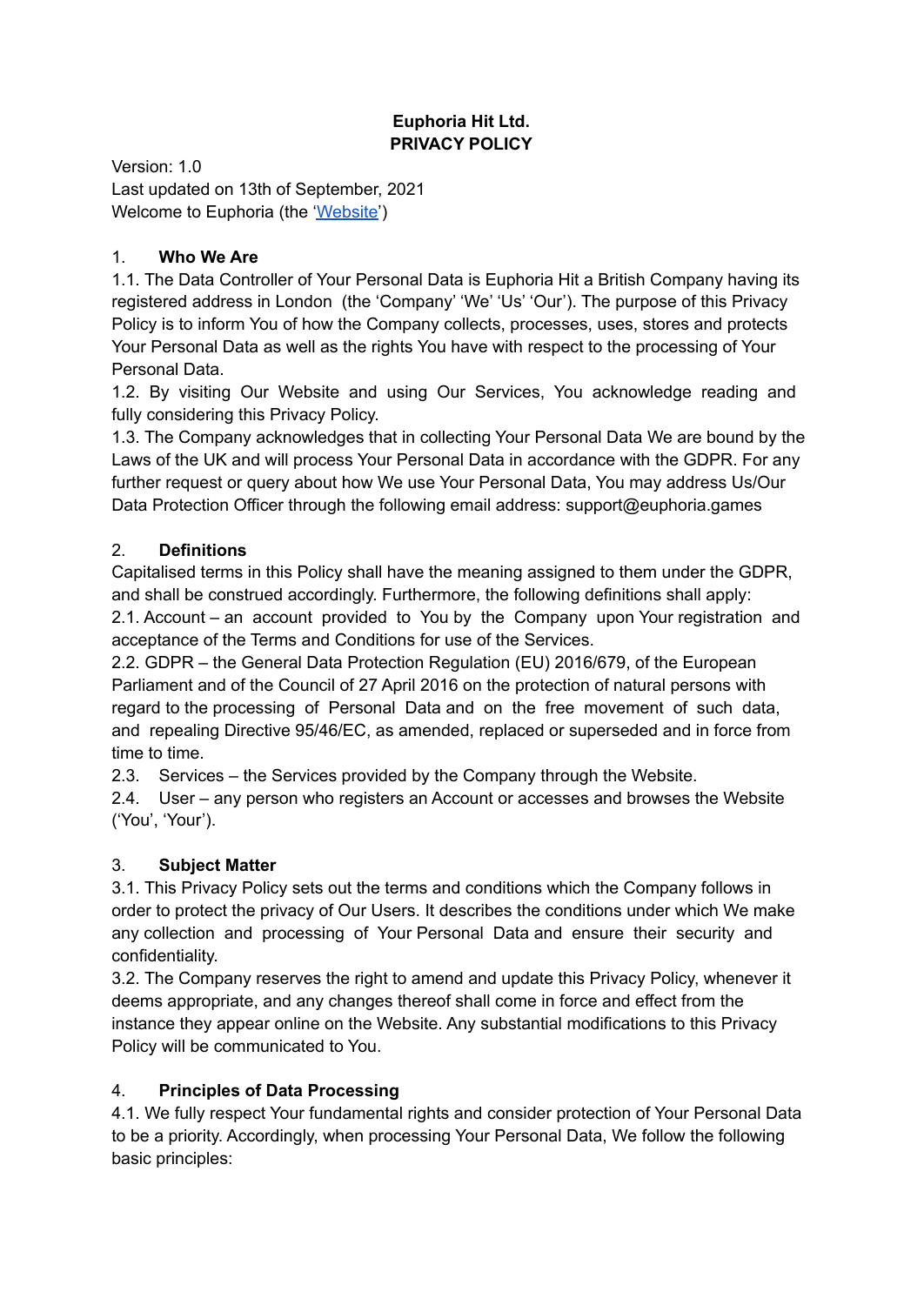4.1.1. We submit Your Personal Data only to lawful and fair processing, and We maintain full transparency vis-à-vis the way We handle Your Personal Data.

4.1.2. We collect and process Your Personal Data only for specified, explicit, and legitimate purposes as outlined in this Privacy Policy, and We do not process it further in any manner incompatible with these purposes.

4.1.3. We process Your Personal Data only to the extent that it is necessary and appropriate to purposes for which it is collected.

4.1.4. We make reasonable efforts to ensure that Your Personal Data is accurate and, where necessary, updated with regard to the purposes of the processing, taking all reasonable steps to immediately delete or correct it in case of inaccuracy.

4.1.5. We process Your Personal Data in a manner that guarantees its security by using appropriate technical and organizational measures.

4.2. In general, We comply with all applicable laws statutory obligations, as Data Controller of Your Personal Data.

## 5 **Types of Personal Data Collected**

The Company collects and processes the following Personal Data:

5.1. At the point of Your Account registration:

- Name and Surname
- E-mail address
- Age
- 5.2. At the point of Your access and use of the Website:
- IP Address.
- End user device data
- General communication data.
- Browsing data.
- Information on user preferences regarding the Website
- 5.3. Any other Personal Data directly provided by You during Your interaction with Us.

# 6. **Purposes and Legal Basis for Data Processing**

6.1. The Company may process Your Personal Data to fulfill its obligations under the Terms and

Conditions and to comply with its legal obligations, for the following purposes:

• Administration and development of the Website and the Services;

• Enhancement of user experience, including the provision of personalized Services and improvement of the Website and the Services;

- Development of new products, utilities and offerings;
- Detection, investigation and prevention of fraudulent transactions and other illegal activities and protection of Your rights and rights of the Company;
- Collection, processing and performing statistical and other research and analysis of information for enhancement of the Website and the Services;
- Verifying compliance with the Terms of Use of the Website

6.2. The Company may process Your Personal Data only with Your lawful consent for the following purposes:

• For the purposes of commercial communication, marketing and advertising of Our Services or third-party Services via SMS, telephone, e-mail, internet, fax, mail, social media and / or any other appropriate communication channels.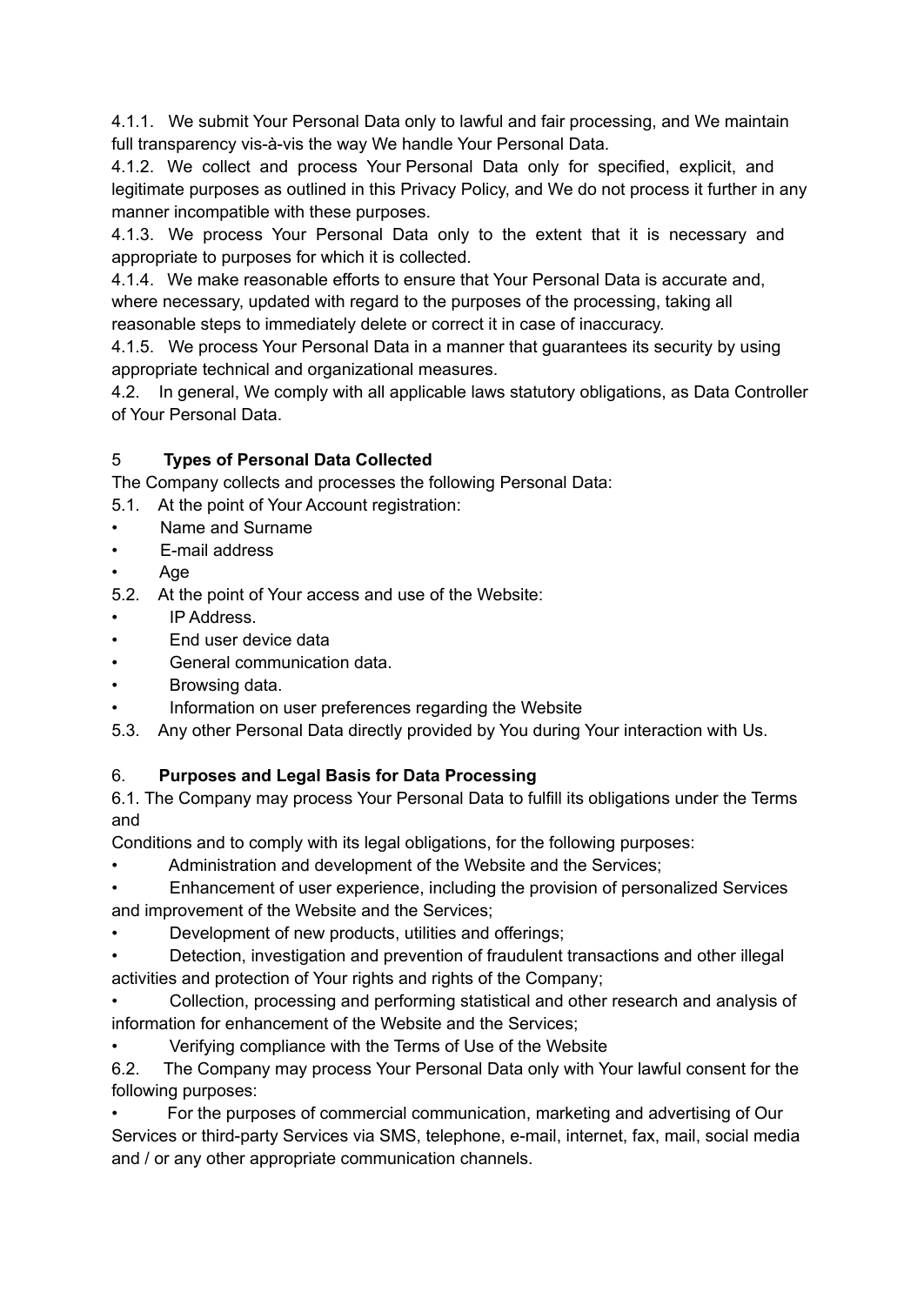• For personified market research and/or analysis purposes to better understand Your needs, preferences, interests, experiences and / or habits as a consumer.

6.3. You have the right to withdraw Your consent at any time in writing to Our contact details mentioned in this Policy. Withdrawal of Your consent does not affect the lawfulness of the treatment of Your data prior to its revocation.

## 7. **Data Recipients**

7.1. For the execution of the purposes mentioned in this Privacy Policy, We may provide access or transmit Your Personal Data to the following recipients:

• Our internet and data hosting providers for hosting purposes.

• Our information technology maintenance and support providers for the smooth operation of Website and Our information and communication systems.

• Third-party consultants to provide data analysis Services and Know-Your-Customer procedures.

7.2. The processing of Your Personal Data by Our Data Processors is done under a contract compelling Data Processors to the same level of data protection provided under this Privacy Policy.

7.3. We will not disclose Your Personal Data with any third parties outside of the European Union . However, in the event that such a data transfer occurs, We will take all reasonable steps possible to ensure that Your data is treated as securely as it is within the European Union and in accordance with this Privacy Policy and applicable legislation. Additionally, We will update this Privacy Policy to reflect the cross-border data transfer and the relevant safeguards for Your privacy.

7.4. In the event that We are required by a court or other administrative authority, pursuant to an investigation relating to unlawful activities such as money laundering and in any other case that We are legally bound to do so, the Company may transfer Your Personal Data to public authorities to the extent specified by law.

### 8. **Data Security and Confidentiality**

8.1. In order to ensure the proper use and integrity of Your Personal Data and to prevent unauthorised or accidental access, processing, deletion, alteration or other use, the Company applies appropriate internal policies and takes all appropriate organizational, technical and procedural security measures, as well as technical standards, in accordance with applicable laws and regulations.

8.2. The processing of Your Personal Data by the Company is conducted in a manner that ensures confidentiality and security, taking into account the latest developments, implementation costs and the nature, scope, context and purposes of the processing, as well as the risks for Your rights and freedoms, which are applicable in each circumstance. 8.3 Your Personal Data is processed solely by authorized personnel of The Company, bound

by strict obligations of confidentiality.

### 9. **Retention of Personal Data**

9.1. We retain Your Personal Data for as long as is necessary to fulfill the relevant purposes of processing explained in this Policy, in accordance with the Data Minimisation and Storage Limitation principles.

9.2. Furthermore, the Company may retain Your Personal Data after the expiration of the relevant processing purposes in the following limited cases:

• In case that there is a legal obligation under a relevant statutory provision.